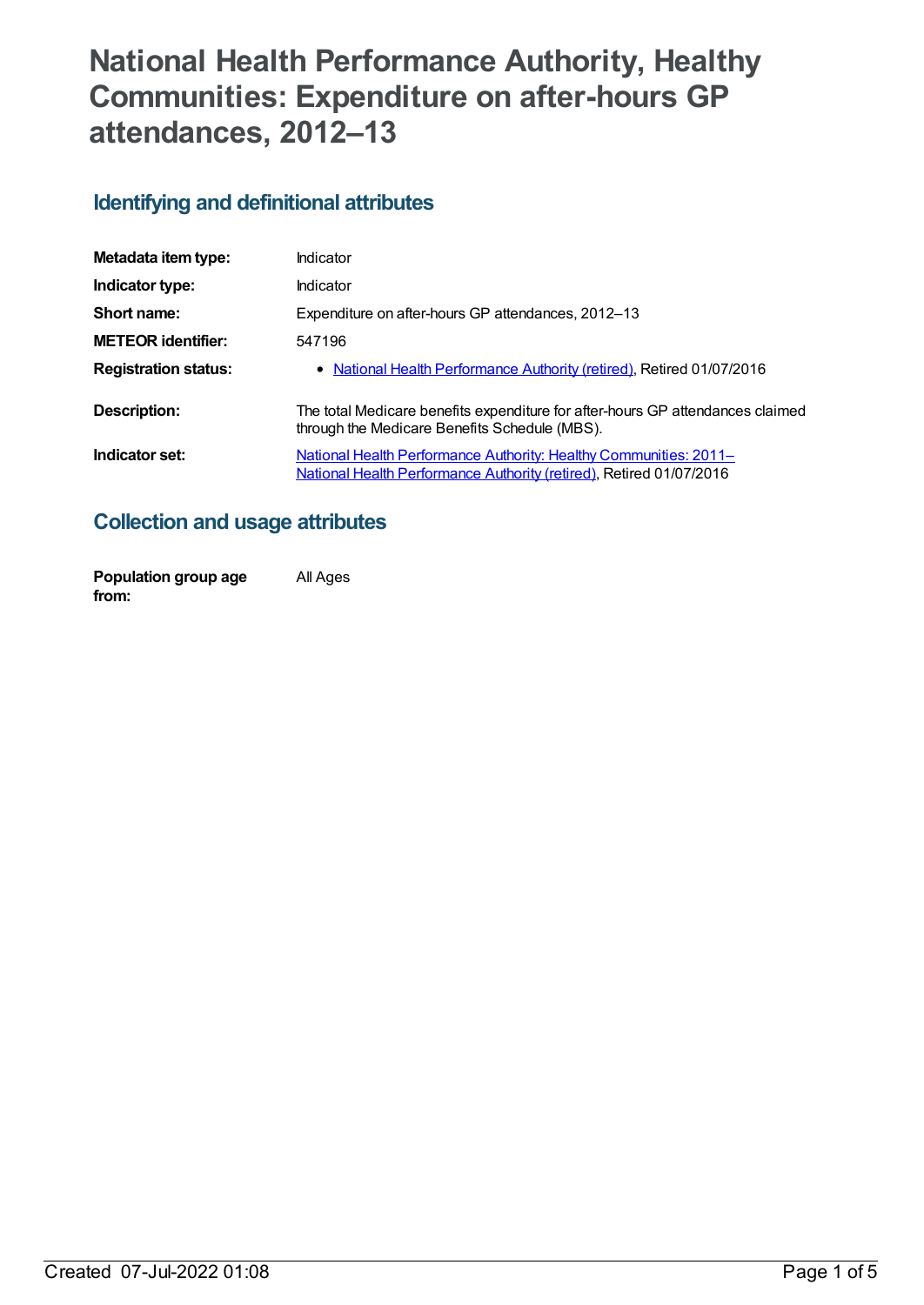**Computation description:** Average Medicare benefits expenditure per person onGP after-hours attendances.

GP after-hours attendances are Medicare benefit-funded after-hours patient/doctor encounters, such as visits and consultations, for which the patient has not been referred by another doctor. They include urgent and non-urgent non-referred attendances.

Relevant non-referred Medicare Benefits Schedule (MBS) items used in this indicator are:

For urgent attendances after hours, all items in MBS Group A11 (Urgent attendance after hours).

For non-urgent attendances after hours, all items in MBS Groups A22 (General practitioner attendances to which no other item applies) and A23 (other nonreferred after hours attendances to which no other item applies).

Expenditure onGP attendances does not include benefits paid for bulk billing items (MBS Items 10990, 10991, and 10992). These items are in 'Miscellaneous Services' (Category 9) in the MBS and are claimed as 'stand alone' items where the bulk billed service is a non-hospital unreferred service (other than pathology or diagnostic imaging) involving a person who is under 16 years of age or concessional. Since it is not always possible to determine the MBS item to which the incentive item relates expenditure on these items is included in 'Other MBS' (Broad Type of Service Group 'L') in official statistics.

For the year of processing expenditure on bulk billing incentive items (MBS Items 10990, 10991 and 10992) other than pathology and diagnostic imaging was \$542.6 million.

Rates directly age-standardised to the 2001 Australian population.

Total Medicare benefits expenditure for relevant attendances/visits – source: MBS claims data.

Total Estimated Resident Population (ERP) as supplied by ABS.

In undertaking age standardisation of MBS data, the age of each person was determined from the last MBS service of any type, processed by the Department of Human Services in 2012-13. All MBS services for each individual processed in 2012-13, were attributed to the age in question.

For MBS data, Medicare Local and SA3 were determined having regard to the enrolment postcode for each person from the last MBS service of any type, processed by the Department of Human Services in 2012-13. All MBS services for each individual processed in 2012-13, were attributed to the postcode in question.

MBS postcode level data were allocated to Medicare Local and SA3 regions using concordance files provided by the ABS.

Numerator based on Medicare (MBS) data provided by Department of Health for the financial year of processing, 2012-13.

Denominator data – Estimated Resident Population at 30 June 2012 provided by ABS

Presented per person.

Before MBS data are published by NHPA all confidential data cells are suppressed.

- For number of MBS services and Medicare benefits expenditure: o if number of services is less than 6 or
	- $\circ$  if number of services is equal to or greater than 6 but
		- one provider provides more than 85% of services or two providers provide more than 90% of services or
		- one patient receives more than 85% of services or two patients receive more than 90% of services.
- If data on number of services is confidential, corresponding data on other measures such as MBS benefit paid is also regarded as confidential.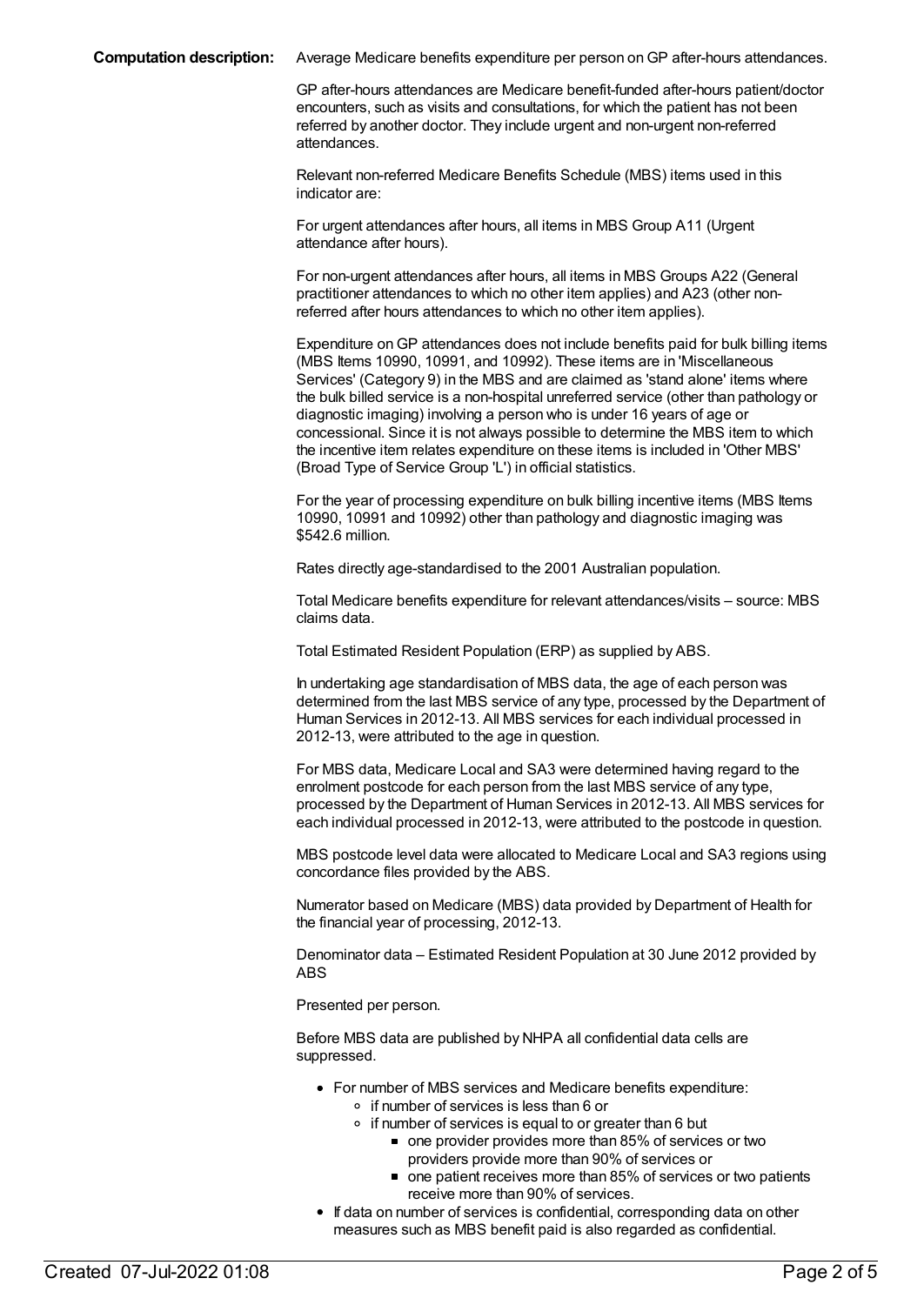| <b>Computation:</b>             | (Numerator ÷ Denominator)                                                                                                  |
|---------------------------------|----------------------------------------------------------------------------------------------------------------------------|
|                                 | Medicare benefits expenditure on after-hours GP attendances 2012-13                                                        |
|                                 | Medicare benefits expenditure on after-hours GP attendances, age<br>standardised 2012-13                                   |
|                                 | Medicare benefits expenditure on after-hours GP attendances variation within<br>Medicare Locals 2012-13                    |
|                                 | Medicare benefits expenditure on after-hours GP attendances variation within<br>Medicare Locals, age standardised 2012-13  |
| Numerator:                      | Total Medicare benefits expenditure for after-hours GP attendances claimed<br>through the Medicare Benefits Schedule (MBS) |
| <b>Numerator data elements:</b> | Data Element / Data Set-                                                                                                   |
|                                 | Person-age, total years N[NN]                                                                                              |
|                                 | Data Source                                                                                                                |
|                                 | Medicare (MBS) data                                                                                                        |
|                                 | Guide for use                                                                                                              |
|                                 | Data source type: Administrative by-product data                                                                           |
|                                 | Data Element / Data Set-                                                                                                   |
|                                 | Address-Australian postcode, Australian postcode code (Postcode datafile)<br>{NNNN}                                        |
|                                 | <b>Data Source</b>                                                                                                         |
|                                 | Medicare (MBS) data                                                                                                        |
|                                 | Guide for use                                                                                                              |
|                                 | Data source type: Administrative by-product data                                                                           |
|                                 | Data Element / Data Set-                                                                                                   |
|                                 | Person-Medicare Benefits Schedule (MBS) benefit for General Practitioner<br>service, total Australian currency N[N(8)]     |
|                                 | <b>Data Source</b>                                                                                                         |
|                                 | Medicare (MBS) data                                                                                                        |
|                                 | Guide for use                                                                                                              |
|                                 | Data source type: Administrative by-product data                                                                           |
|                                 | Data Element / Data Set-                                                                                                   |
|                                 | Person-General Practitioner MBS out of hours health assessment indicator,<br>yes/no code N                                 |
|                                 | Data Source                                                                                                                |
|                                 | Medicare (MBS) data                                                                                                        |
|                                 | Guide for use                                                                                                              |
|                                 | Data source type: Administrative by-product data.<br>Count for Yes's is used for the numerator.                            |
| Denominator:                    | Total estimate resident population (ERP)                                                                                   |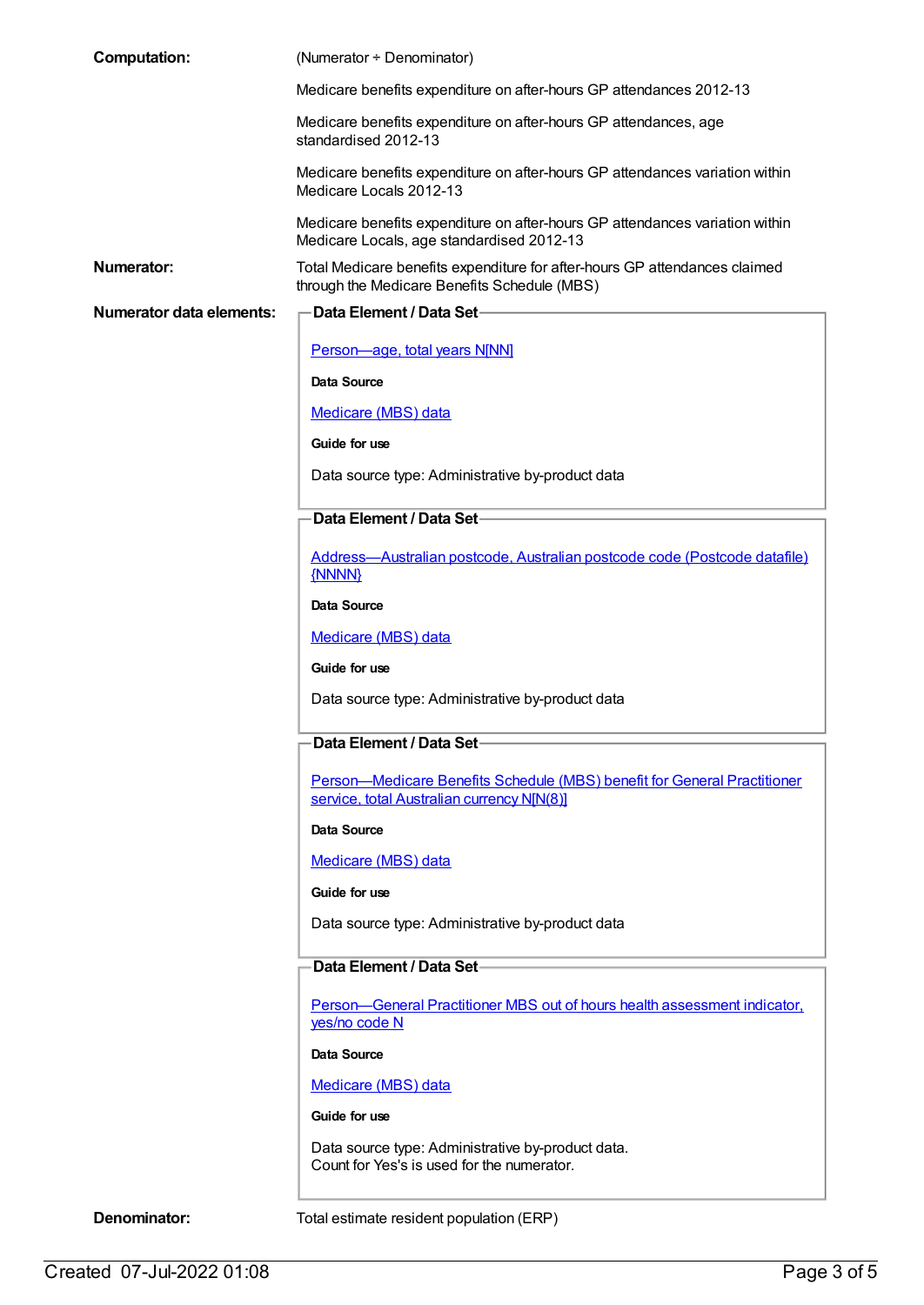| Denominator data<br>elements: | Data Element / Data Set-                                                                               |
|-------------------------------|--------------------------------------------------------------------------------------------------------|
|                               | Person-estimated resident population of Australia, total people N[N(7)]                                |
|                               | <b>Data Source</b>                                                                                     |
|                               | <b>ABS Estimated resident population (total population)</b>                                            |
|                               | Guide for use                                                                                          |
|                               | Data source type: Census based plus administrative by-product data                                     |
|                               | Data Element / Data Set-                                                                               |
|                               | Person-General Practitioner MBS out of hours health assessment indicator,<br>yes/no code N             |
|                               | Data Source                                                                                            |
|                               | Medicare (MBS) data                                                                                    |
|                               | Guide for use                                                                                          |
|                               | Data source type: Administrative by-product data<br>Count for Yes's and No's used for the denominator. |
| Disaggregation:               | By Medicare Local catchments, Medicare Local peer groups and Statistical Area 3<br>(SA3).              |
| <b>Disaggregation data</b>    | Data Element / Data Set-                                                                               |
| elements:                     | Address-statistical area, level 3 (SA3) code (ASGS 2011) NNNNN                                         |
|                               | Data Element / Data Set-                                                                               |
|                               | Administrative health region-Medicare Local identifier, code AANNN                                     |
|                               | Data Element / Data Set-                                                                               |
|                               | Administrative health region-Medicare Local peer group, code N                                         |

## **Representational attributes**

| <b>Representation class:</b> | Mean (average)   |
|------------------------------|------------------|
| Data type:                   | Monetary amount  |
| Unit of measure:             | Currency         |
| Format:                      | <b>\$NNNN.NN</b> |

# **Indicator conceptual framework**

| Framework and | <b>PAF-Efficiency</b> |
|---------------|-----------------------|
| dimensions:   |                       |

#### **Data source attributes**